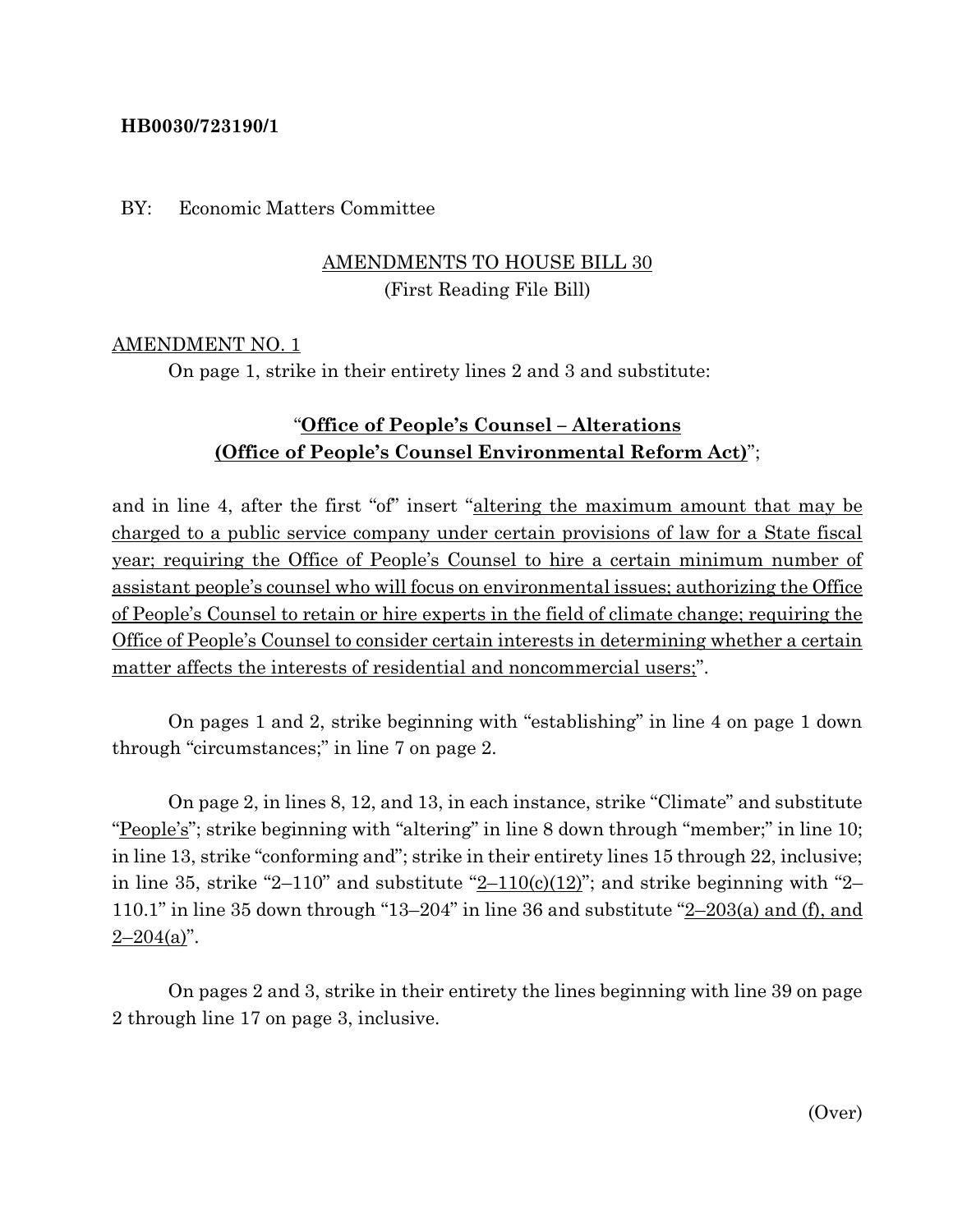### **HB0030/723190/1 Economic Matters Committee Amendments to HB 30 Page 2 of 4**

#### AMENDMENT NO. 2

On page 4, strike beginning with "That" in line 10 down through the comma in line 14.

On page 5, in line 7, in each instance, strike "**CLIMATE**" and substitute "**PEOPLE'S**".

On page 6, after line 4, insert:

" $\frac{12}{12}$  The total amount that may be charged to a public service company" under this section for a State fiscal year may not exceed:

(i) 0.25% of the public service company's gross operating revenues derived from intrastate utility and electricity supplier operations in the preceding calendar year, or other 12–month period that the Chairman determines, for the costs and expenses of the Commission other than that of the Office of People's Counsel; plus

(ii) **[**0.05%**] 0.074%** of those revenues for the costs and expenses of the Office of People's Counsel.

#### 2–203.

(a) **(1)** The State budget shall provide sufficient money for the Office of People's Counsel to hire necessary staff in addition to the staff assistance that is provided under  $\S 2-205(c)(2)$  of this subtitle.

## **(2) THE OFFICE OF PEOPLE'S COUNSEL SHALL HIRE AT LEAST ONE ASSISTANT PEOPLE'S COUNSEL WHO WILL FOCUS ON ENVIRONMENTAL ISSUES.**

(f) The Office of People's Counsel may retain as necessary for a particular matter or hire experts in the field of**:**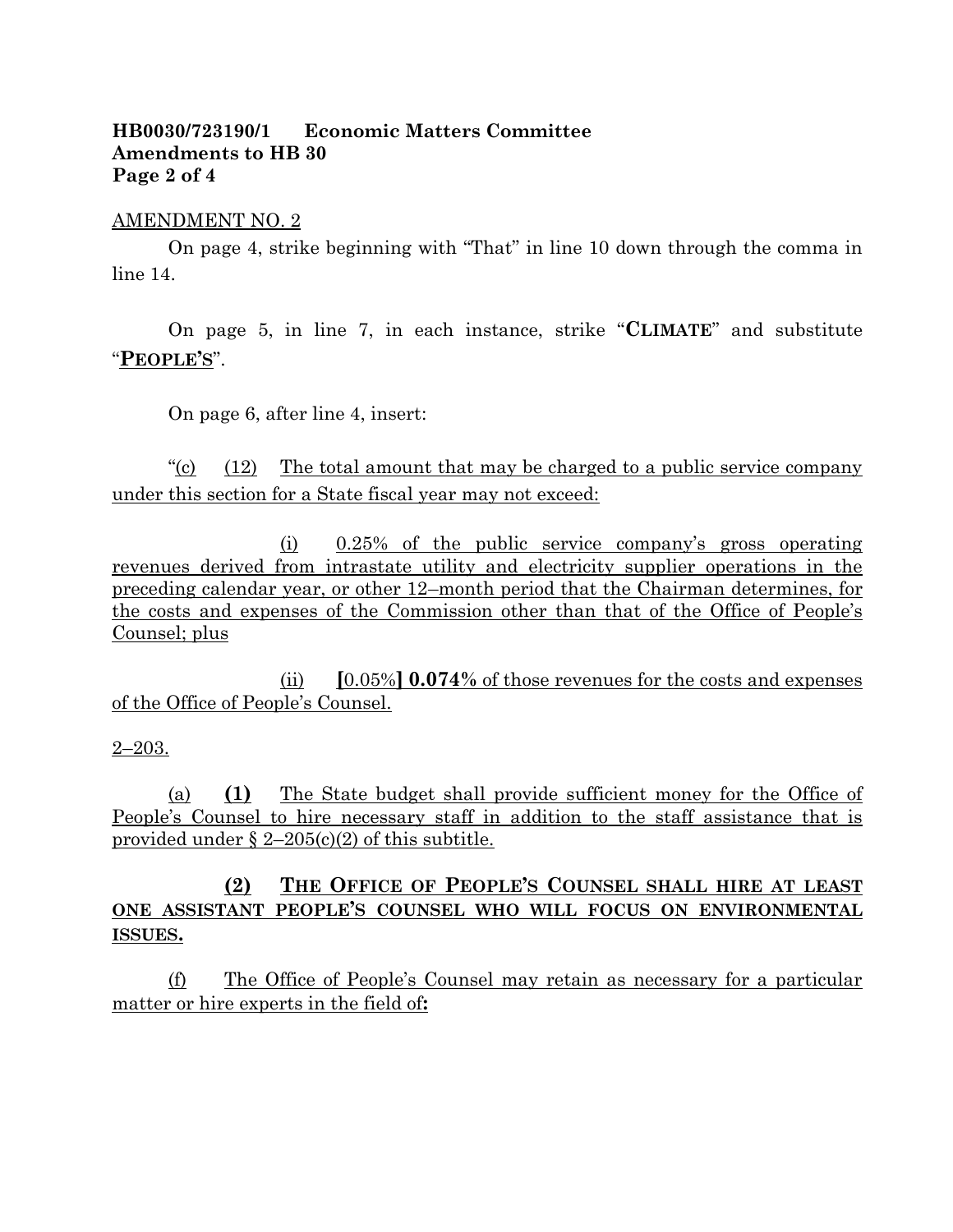## **HB0030/723190/1 Economic Matters Committee Amendments to HB 30 Page 3 of 4**

**(1)** utility regulation, including cost of capital experts, rate design experts, accountants, economists, engineers, transportation specialists, and lawyers**; AND**

# **(2) CLIMATE CHANGE, INCLUDING METEOROLOGISTS, OCEANOGRAPHERS, ECOLOGISTS, FORESTERS, GEOLOGISTS, SEISMOLOGISTS, BOTANISTS, AND EXPERTS IN ANY OTHER FIELD OF SCIENCE THAT THE PEOPLE'S COUNSEL DETERMINES IS NECESSARY**.

2–204.

(a) (1) **(I)** The Office of People's Counsel shall evaluate each matter pending before the Commission to determine if the interests of residential and noncommercial users are affected.

# **(II) IN DETERMINING WHETHER THE INTERESTS OF RESIDENTIAL AND NONCOMMERCIAL USERS ARE AFFECTED, THE OFFICE OF PEOPLE'S COUNSEL SHALL CONSIDER THE PUBLIC SAFETY, ECONOMIC WELFARE, AND ENVIRONMENTAL INTERESTS OF THE STATE AND ITS RESIDENTS, INCLUDING THE STATE'S PROGRESS TOWARD MEETING ITS GREENHOUSE GAS EMISSIONS REDUCTIONS GOALS.**

(2) If the Office of People's Counsel considers the interest of residential and noncommercial users to be affected, the Office of People's Counsel shall appear before the Commission and courts on behalf of residential and noncommercial users in each matter or proceeding over which the Commission has original jurisdiction, including a proceeding on the rates, service, or practices of a public service company or on a violation of this division.

(3) As the Office of People's Counsel considers necessary, the Office of People's Counsel shall conduct investigations and request the Commission to initiate proceedings to protect the interests of residential and noncommercial users.".

On pages 6 through 25, strike in their entirety the lines beginning with line 5 on page 6 through line 7 on page 25, inclusive.